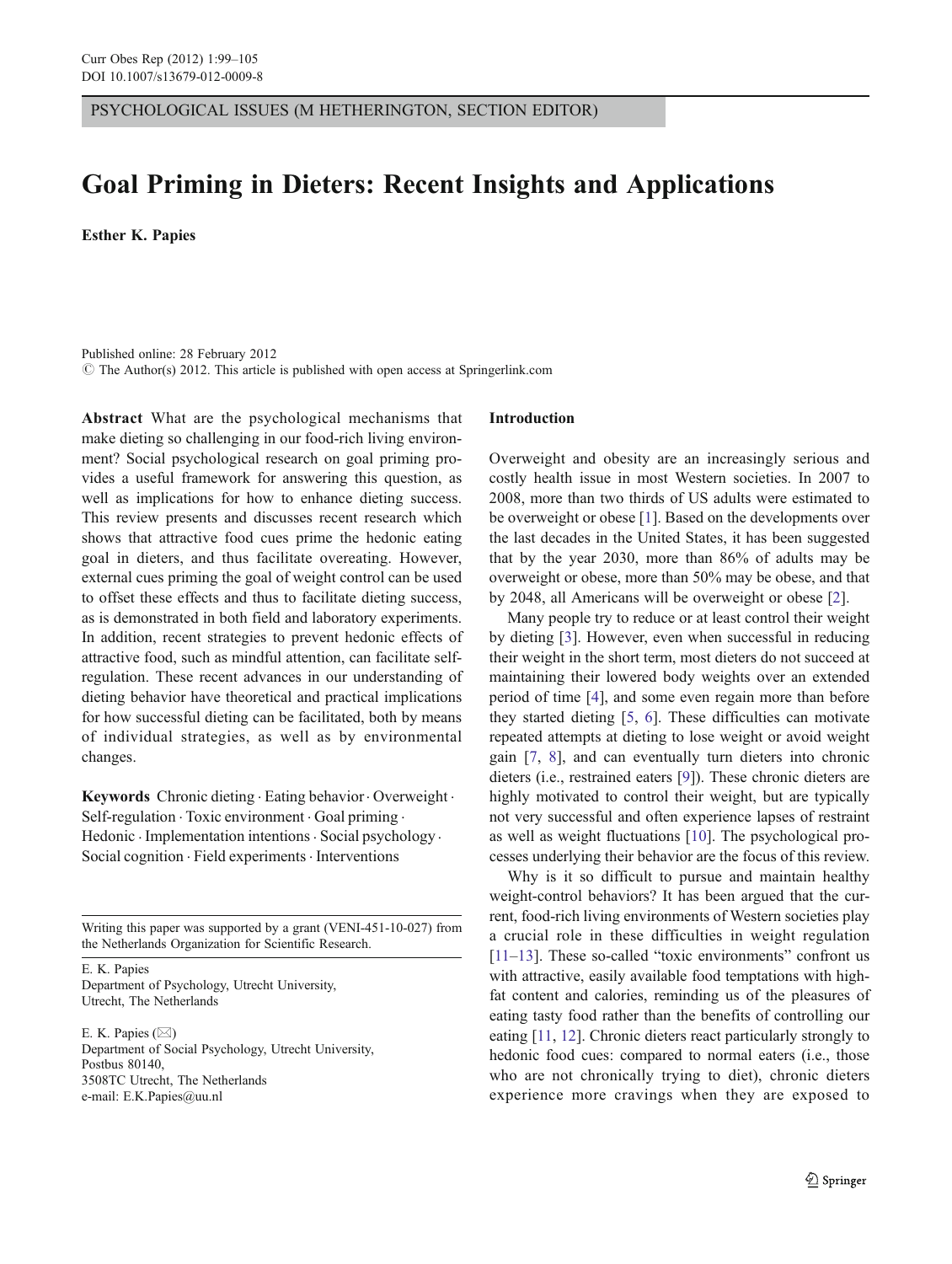attractive food, they react with increased salivation to such cues, and they are more likely to overeat in response to the smell, sight, or thoughts of attractive food, despite their explicit intentions to diet [\[14](#page-5-0)–[18](#page-5-0)•].

## A Goal Conflict Model of Eating Behavior

Which psychological mechanisms underlie these effects of attractive food cues on chronic dieters, and how can they be counteracted? Here, I will present and discuss research suggesting that nonconscious goal priming plays a crucial role in both processes (see also [\[19](#page-5-0), [20](#page-5-0)]). Based on the goal conflict model of eating behavior [\[12](#page-5-0), [21](#page-5-0)–[23](#page-5-0)•], I will discuss how attractive food cues activate in chronic dieters the hedonic goal of enjoying good food. In line with recent insights into the nonconscious regulation of goal-directed behavior, this leads to the inhibition of the competing goal of weight control [\[23](#page-5-0)•, [24](#page-5-0)]. As a result, chronic dieters are less likely to act on their weight control goal compared to their hedonic goal of enjoying good food, which could explain their cravings and overeating when exposed to attractive food cues [[15](#page-5-0), [16,](#page-5-0) [18](#page-5-0)•]. However, this approach also implies that when the goal of weight control is activated in chronic dieters (e.g. by relevant primes in the environment), this goal will be available to influence behavior, making healthier choices more likely. An increasing number of studies now demonstrate these processes of goal priming in dieters, which has important implications for facilitating successful self-regulation.

#### Toward Dieting Failures: Priming the Hedonic Eating Goal

A number of recent studies on dieters' nonconscious cognitive processes have confirmed that chronic dieters display stronger hedonic reactions to attractive food cues than normal eaters [[25,](#page-6-0) [26\]](#page-6-0), often without being aware of this. For example, one set of studies showed that reading behavior descriptions involving attractive food (e.g., "Bill is having a big piece of apple pie") spontaneously activated hedonic thoughts about food (e.g., "tasty," "delicious") in chronic dieters, but not in normal eaters [[26\]](#page-6-0). These hedonic thoughts may be interpreted as a reflection of the mental representation of a hedonic eating goal being activated by food cues. In addition, dieters' spontaneous hedonic responses to tasty food items seem to underlie their conscious experiences of cravings for high-fat, palatable food [\[25](#page-6-0)]. Further support comes from recent neuroimaging studies, which have shown that perceiving palatable food triggers neural responses in gustatory and reward-related regions in the brain, and that these neural responses are especially pronounced in obese individuals and chronic dieters [\[27,](#page-6-0) [28\]](#page-6-0). Together, these findings suggest that the exposure to attractive food cues triggers the hedonic goal of enjoying good food in chronic dieters.

The exposure to food cues has not only been shown to trigger strong hedonic reactions, but also to guide dieters' visual attention toward attractive food. More specifically, when chronic dieters were exposed to attractive food words, they later displayed increased attention toward tasty food items as a function of their subjective liking of this food [\[29\]](#page-6-0). Similar effects of the pre-exposure to attractive food on chronic dieters' processing of food cues have been reported by van Koningsbruggen et al. [\[30](#page-6-0)•]. They found that chronic dieters perceive attractive food items as bigger when they have been pre-exposed to tasty food. Again, the pre-exposure to attractive food items seems to active the hedonic eating goal, which then affects the processing of goal-relevant stimuli such that more visual attention is attributed toward them and the chances of approaching and consuming the food are enhanced.

Once chronic dieters are thus focused on the hedonic aspects of the palatable food they perceive, thoughts about dieting and weight control are less likely to come to mind. Most foods that are perceived as highly attractive are also high in calories and their consumption is incompatible with the pursuit of the weight control goal. Chronic dieters are very much aware of this, and are therefore highly ambivalent toward palatable, high-calorie food [\[23](#page-5-0)•, [31](#page-6-0), [32\]](#page-6-0). In other words, the hedonic goal of enjoying good food is in conflict with the goal of weight control, and the goal conflict perspective on dieting predicts that when one of these goals is activated (e.g., by an environmental goal prime), the other goal will be inhibited to prevent interference in goal pursuit [\[23](#page-5-0)•, [24\]](#page-5-0). In line with this perspective, subliminal priming studies show that priming the hedonic eating goal by very briefly presenting participants with attractive food words (e.g., pizza, chocolate, tasty) decreases the cognitive accessibility of the conflicting weight control goal, as measured in a lexical decision task [\[23](#page-5-0)•, [33\]](#page-6-0). In other words, hedonic food cues lead to the inhibition of the weight control goal, making it less likely that this long-term health goal will guide behavior in critical situations.

To sum up, attractive food primes the hedonic eating goal in chronic dieters, which prepares dieters to pursue this goal and leads to the inhibition of the conflicting goal of weight control, making unhealthy choices and overeating more likely. This may explain why the mere exposure to the smell or sight of attractive food triggers unhealthy choices and overeating in chronic dieters, despite their intentions to control their body weight by dieting [[15](#page-5-0)–[17\]](#page-5-0).

# Preparing for Dieting Success: Priming the Weight Control Goal

Applying this goal conflict perspective to understanding dieting behavior, however, also suggests ways for improving the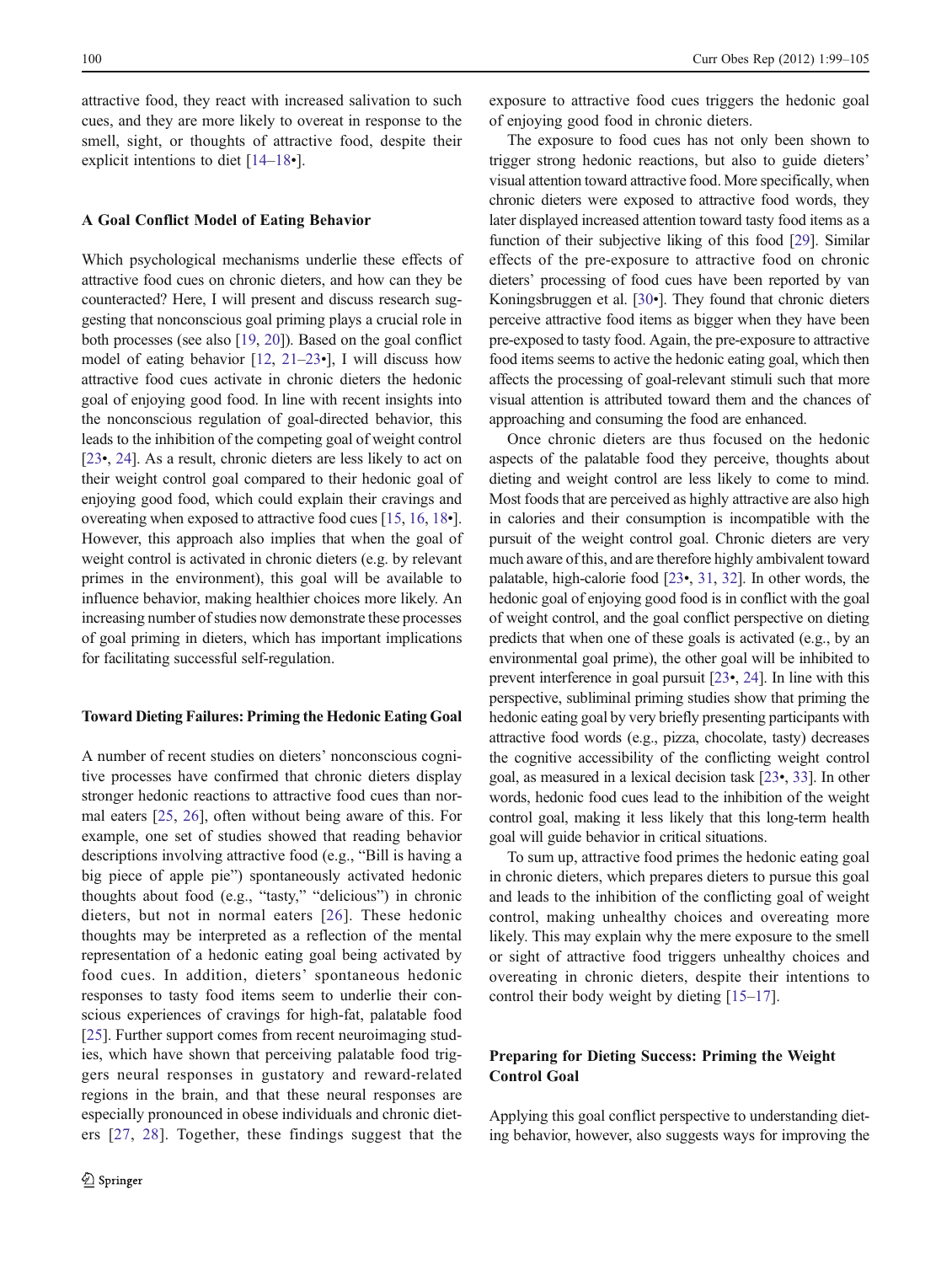chances for dieting success. As the activation of the hedonic eating goal by attractive food cues leads to the inhibition of the dieting goal and thus to dieting failures, activating the dieting goal by means of dieting cues should activate the dieting goal and thus re-instate its influence on subsequent cognition and behavior. In other words, priming the weight control goal in tempting situations should help chronic dieters to focus on this goal, and thus to be more successful dieters.

In line with this reasoning, research on the cognitive effects of diet goal primes indicates that subtly reminding chronic dieters of their goal of weight control reduces their attention for the hedonic aspects of food in their environments. In a study on visual attention, Papies et al. [\[29](#page-6-0)] first exposed participants to attractive food stimuli to activate the hedonic eating goal, and then subliminally primed half of participants with diet-related words while their visual attention for tasty food words was measured. Results showed that the diet primes significantly reduced chronic dieters' attentional bias toward attractive food words, compared to the no-prime condition. Similarly, in a more recent study, van Koningsbruggen et al. [[30](#page-6-0)•] primed chronic dieters with their weight control goal by exposing them to a magazine cover with diet-relevant information. Then, participants were asked to estimate the size of a food item that is instrumental for pursuing the weight control goal (i.e., an apple). Results showed that participants in the diet prime condition estimated the apple as bigger, compared to the control condition in which participants were exposed to the cover of a gardening magazine. These findings suggest that diet goal primes prepare chronic dieters to act on healthy, rather than tasty, food cues in their environment. However, do such primes also work to impact actual eating behavior?

#### Priming Weight Control to Regulate Eating Behavior

Research on goal priming in the domain of social psychology has provided ample evidence that subtle cues activating the mental representation of a certain goal can lead to motivated behavior in pursuit of that goal. In their seminal study on this topic, Bargh et al. [[34](#page-6-0)] subtly exposed participants to words related to performing well (e.g., master, attain, achieve), and then provided them with the opportunity to exert effort on a performance task. Participants who had been primed with the goal of performing well worked harder on this task than nonprimed participants, without being consciously aware of this. These findings were later replicated in various other behavioral domains, such as helping, stereotyping, drinking, socializing, seeking casual sex, or earning money (see [\[35](#page-6-0)] for an overview). Crucially, goal priming effects occur only when the goal that is activated by the priming cues is seen as desirable by participants (i.e., when it is indeed a goal that

they want to pursue) [\[36](#page-6-0)–[39\]](#page-6-0). Applying this principle to the domain of dieting implies that primes of the weight control goal in one's environment should stimulate the pursuit of dietcongruent behaviors, such as eating less or making healthier choices, but only in those individuals for whom dieting is indeed a personally relevant goal.

A recent field study has provided a first test of this hypothesis. In a real-life setting, participants were exposed to food temptations and also primed with the goal of weight control, while their eating behavior was observed [\[18](#page-5-0)•]. The study was conducted in a local butcher's shop, in which the smell of grilled chicken emanated from a large grill oven while customers were being served. At the same time, customers could freely sample from bite-size meat snacks on a tray placed on the counter. In the diet prime condition, a poster announced the availability of a low-calorie recipe available in the store. In the control condition, this diet poster was not present. As the dependent variable, the number of meat snacks eaten by participants was assessed unobtrusively, and to determine whether they were chronic dieters or normal eaters, they later filled in a brief questionnaire with questions on their dieting motivation.

In line with earlier research on the eating behavior of chronic dieters in tempting situations [[15](#page-5-0), [16\]](#page-5-0), results showed that chronic dieters ate more snacks than normal eaters in the control condition, when they were tempted by the smell of grilled chicken and the availability of free, tasty meat snacks. However, the poster with the recipe reminder reduced the number of snacks eaten by chronic dieters, while it did not affect the behavior of normal eaters (Fig. [1](#page-3-0)). Thus, the weight control prime indeed served as a goal prime, as it reduced the amount eaten only among those participants for whom dieting was a goal they wanted to pursue [\[18](#page-5-0)•, [35\]](#page-6-0). These findings are in line with studies by Anschutz et al. [\[40](#page-6-0)], who demonstrated that watching diet-relevant advertising in a laboratory setting reduced the snack consumption of chronic dieters (see also Fishbach et al. [\[41](#page-6-0)], Study 5).

More recently, this test of goal priming to examine whether goal primes can also lead to healthier behavior was extended to a different real-life situation, namely when eating out in a restaurant. This seems a particularly relevant setting, since the consumption of out-of-home meals has been increasing over the last years [\[42](#page-6-0)], while consumers underestimate the levels of fat and calories of food items offered in restaurants [[43\]](#page-6-0) and often overeat [[42,](#page-6-0) [44](#page-6-0), [45\]](#page-6-0). However, it may be especially difficult in a restaurant setting to remind people of their health goals and facilitate healthy behavior: customers go to a restaurant with the explicit goal of enjoying food, and this goal is continuously primed by cues such as the eating behavior of other people [[26\]](#page-6-0), the sight and smell of food [\[15](#page-5-0), [16,](#page-5-0) [18](#page-5-0)•], and the menu itself [\[46](#page-6-0)]. This makes eating out a particularly relevant setting to apply goal priming for enhanced self-regulation.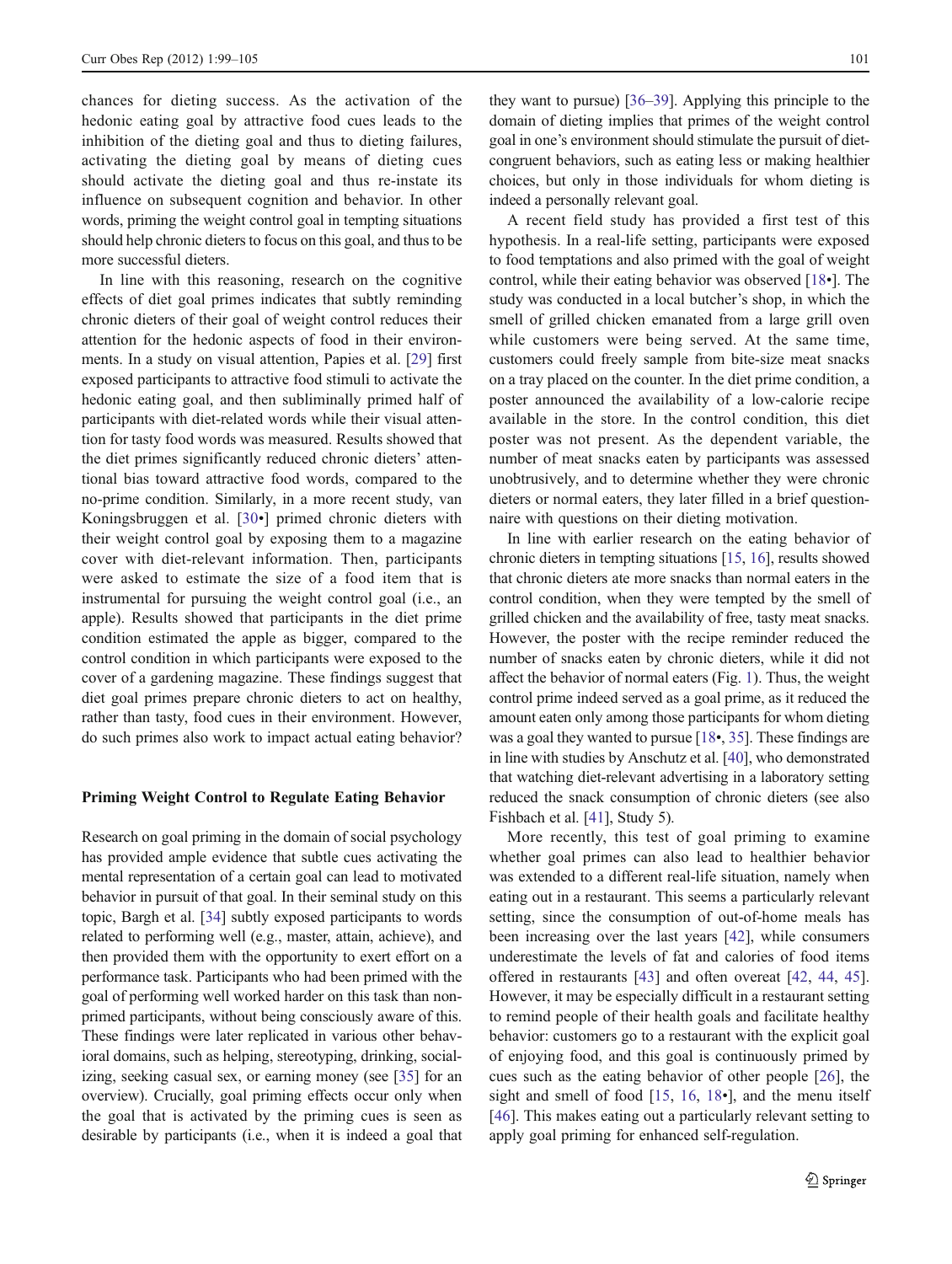<span id="page-3-0"></span>

Fig. 1 Mean number of meat snacks consumed by chronic dieters and normal eaters in the control condition, with the smell of grilled chicken present in the store, and the diet prime condition, where customers were reminded of their weight control goal by means of a poster before entering the store. (Reprinted with permission of the APA from: Papies EK, Hamstra P. Goal priming and eating behavior: Enhancing self-regulation by environmental cues. Health Psychology. 2010;29(4):384–388) [\[18](#page-5-0)•]

Papies and Veling [[47\]](#page-6-0) conducted a field experiment in a café-style restaurant, where they slightly modified the menu of the restaurant to prime customers with the goal of weight control, simply by adding diet-related words to part of the menu for half of the participants. Customers' choices were then recorded unobtrusively, and compared to choices in the no-prime control condition. In line with hypotheses and earlier findings, results showed that the diet prime led to more lowcalorie, healthy dinner choices, but only among chronic dieters, and similarly, among overweight individuals. Thus, goal priming can also be applied to facilitate self-regulation in the hedonic setting of an evening out in a restaurant.

These experiments suggest that very subtle goal primes, such as words on posters or menus, magazine covers, or even subliminally presented words, can gear dieters toward pursuing their long-term health goal, even in tempting environments. Thus, due to their unobtrusive and cost-effective nature, such goal primes may constitute a useful and effective addition to the toolkit for theory-based interventions in health behavior (for a discussion, see Papies and Stroebe [[19](#page-5-0)]).

#### Planning for Individual Dieting Success

The research reviewed thus far has demonstrated how environmental cues priming the hedonic eating goal can facilitate hedonic eating behavior, and how cues priming the goal of weight control can facilitate the pursuit of the goal of weight control. This provides us with theoretical insight into the mechanisms of dieting failures, and with inspiration about how to modify features of the environment to help dieters be

more successful. However, in our "toxic" living environment, which frequently confronts us with attractive food cues as reminders of our hedonic goals, rather than our long-term health goals, these processes are much more likely to instigate failures of self-regulation. Reminders of the dieting goal cannot easily be implemented in every part of one's living environment. Therefore, to enable chronic dieters to successfully pursue their goal of weight control even in tempting environments without diet reminders, van Koningsbruggen et al. [\[48](#page-6-0)•] developed a novel technique for dieters to prime themselves with the goal of dieting in critical situations.

This goal-priming technique relies on recent advances in research on behavior regulation and on the benefits of planning one's behavior. Specifically, forming if-then plans by means of so-called implementation intentions [\[49](#page-6-0)] has been shown to create a strong association between a situation in which one plans to perform a certain behavior and the behavior representation itself, so that the planned behavior is triggered automatically when the anticipated situation occurs. Implementation intentions have been shown to be a simple but powerful tool for changing behavior in a variety of domains, including health behavior (for a review and meta-analysis, see [[50\]](#page-6-0)).

The most common applications of implementation intentions identify a specific behavior to be performed in the anticipated situation. However, adapting this technique to enable goal priming among chronic dieters, van Koningsbruggen et al. [\[48](#page-6-0)•] slightly modified the use of implementation intentions, to create an association of a tempting situation with the goal of dieting, rather than a single behavior. Thus, chronic dieters planned to think of dieting when they were tempted to eat each of five different attractive food items (i.e., to plan "When I am tempted to eat chocolate, I will think of my dieting goal"), and their behavior in these situations was assessed afterwards. Results confirmed that goal priming by means of implementation intentions reduced how much of the tempting food items otherwise unsuccessful chronic dieters ate over the course of a 2-week period, thus increasing their actual success in dieting behavior [\[48](#page-6-0)•]. Comparable results were obtained in a similar study by Kroese et al. [\[51\]](#page-6-0). Thus, implementation intentions can be used as a method of individual goal priming for chronic dieters to prime themselves with the long-term goal of dieting in a critical eating situation.

#### Successful Dieting

These studies clearly revealed that goal priming by implementation intentions was beneficial only for otherwise unsuccessful dieters, while it did not influence the eating behavior of those dieters who indicate that they are rather successful in regulating their own weight control behaviors [\[48](#page-6-0)•, [51](#page-6-0)]. What distinguishes these two groups of chronic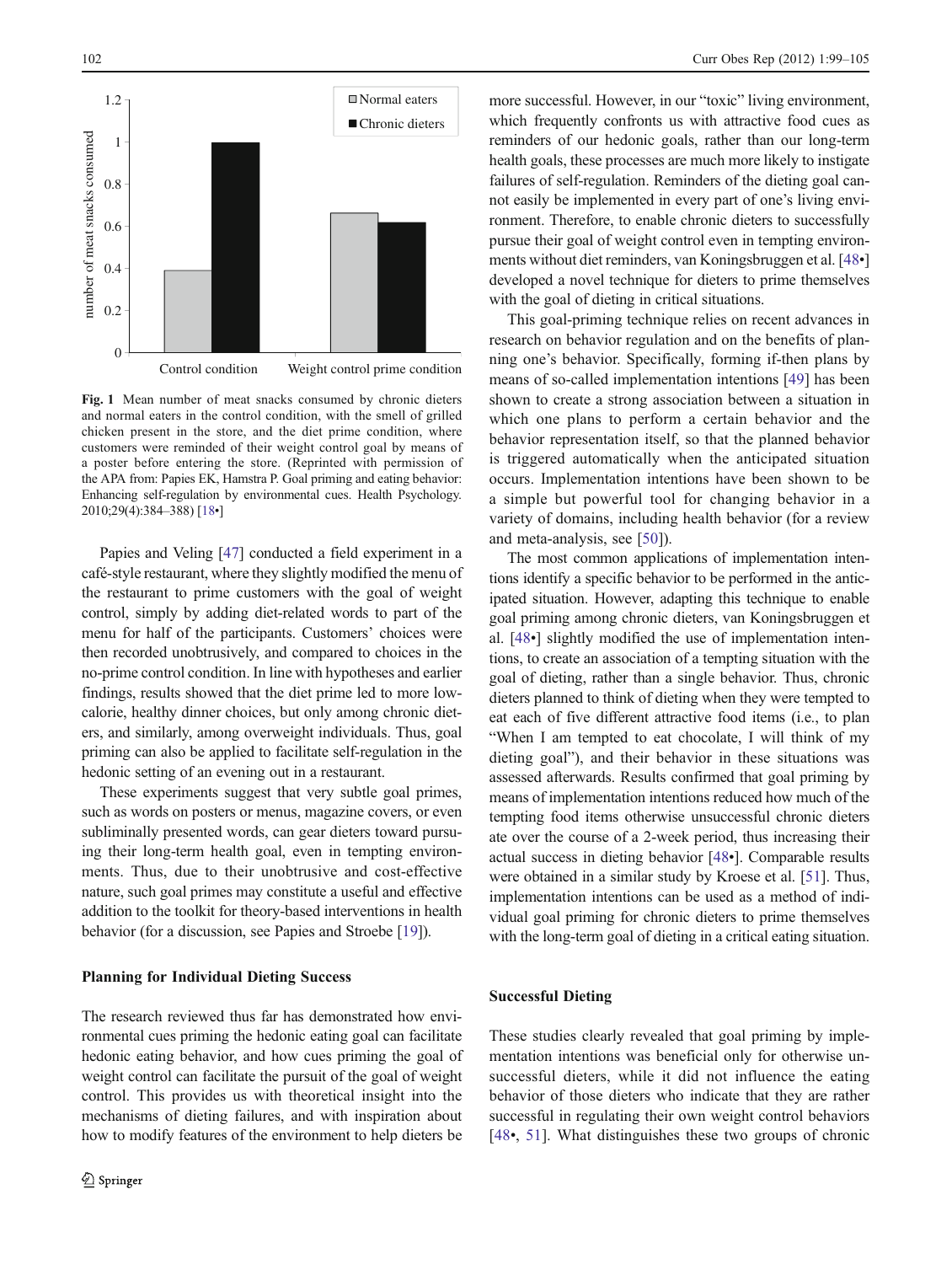dieters? Correlational studies suggest that successful weight loss is associated with such behaviors as consistently limiting energy intake, eating more fruit and vegetables, and not eating sweets [[4,](#page-5-0) [52](#page-6-0)]. However, what are the psychological mechanisms enabling the consistent pursuit of such behaviors in some, but not other, dieters?

Several studies now suggest that the answer to this question may lie in dieters' differential associations with attractive food cues. Specifically, an initial study on this issue examined the cognitive effects of attractive food primes [[33\]](#page-6-0) and revealed that for unsuccessful chronic dieters, attractive food primes lead to the inhibition of the dieting goal (see [\[23](#page-5-0)•]), while for successful dieters, the food primes lead to the activation of the goal of dieting (see also [[41,](#page-6-0) [48](#page-6-0)•]). Thus, when confronted with tasty food, unsuccessful dieters seem to "forget" about dieting, while successful dieters are indeed reminded of their goal. Thus taking tempting food cues as reminders of one's long-term health goal makes it much more likely that one will be able to resist the food temptations in favor of these good intentions. Successful dieters were found to be much more likely to translate their dieting intentions into behavior over a 1-week period, and, most likely as a result of their successful self-regulation, to have a lower body weight than unsuccessful participants [[33\]](#page-6-0).

Similarly, a later study revealed that the pattern of goal activation displayed by successful and unsuccessful dieters parallels the behavior of normal weight and overweight dieters. Here, chronic dieters with different levels of body mass index (BMI) were unobtrusively primed with attractive or neutral food cues, before their motivation to obtain tasty food was examined [\[53\]](#page-6-0). Results revealed that hedonic food primes differentially affected chronic dieters as a function of their level of BMI. For relatively lean dieters, attractive food primes lead to healthier choices, while for relatively heavy chronic dieters, the food primes lead to less healthy choices, compared to a neutral prime control condition. These findings suggest that attractive food cues prime the hedonic goal of eating good food in unsuccessful and heavier dieters, while they activate the dieting goal in successful and leaner chronic dieters.

An important question that still needs to be fully resolved is how these differential associations develop. How do some dieters learn to associate tasty food with watching their weight, while others associate it with indulgence? Based on social psychological research on the cognitive mechanisms underlying nonconscious goal pursuit, it has been suggested that these differential associations may develop by repeatedly pursuing either goal when confronted with tasty food cues [[33,](#page-6-0) [41,](#page-6-0) [54](#page-6-0)]. Through the frequent coactivation of a situational food cue and either the weight control goal or the hedonic eating goal, these become strongly associated in mind, making the later pursuit of that same goal much more likely when in a similar situation. However, this mechanism has not yet been examined in a controlled prospective study among dieters.

Importantly, research has shown that planning to think of one's weight control goal helped unsuccessful dieters to activate this goal in response to tempting food cues, and thus to resist food temptations in their daily lives, essentially turning them into successful dieters. Thus, this planning technique can serve to overrule unhealthy associations that may have developed by repeated unhealthy behaviors and that would otherwise lead to maintained failures of selfregulation. However, more research is needed to gain insight into how the psychological mechanism of success spontaneously develops in some dieters, enabling them to remain slim in our current "toxic" living environment.

#### Strategies to Prevent Hedonic Goal Priming

In addition to goal priming strategies, recent attempts to facilitate dieting success have also included strategies to reduce the potential of palatable, high-fat food items to activate the hedonic eating goal in the first place. From the perspective of grounded cognition [[55](#page-6-0), [56\]](#page-6-0), hedonic reactions toward food develop when participants spontaneously simulate the experience of eating the food they are exposed to, as well as the accompanying pleasure and reward [\[57](#page-6-0)•]. These hedonic eating simulations then trigger the motivation to approach and eat the food. To reduce the effects of these simulations towards food, Papies et al. [[57](#page-6-0)•] developed a brief training procedure based on the principles of mindfulness [\[58](#page-6-0)]. Specifically, participants were trained to observe their hedonic simulations and impulsive reactions to food items in a nonjudgmental way and consider them as passing mental states, which arise and dissipate in reaction to perceiving external stimuli [\[58](#page-6-0)]. A series of studies using this procedure demonstrated that even a very brief training in this perspective of mindful attention was effective to eliminate participants' automatic approach reactions to attractive food. Thus, hedonic impulses toward food can be reduced by mindful attention, which therefore offers great potential to facilitate self-regulation in the face of high-fat food, and potentially other attractive stimuli. Other training procedures to reduce impulsive approach reactions to attractive food have also been advanced recently (e.g., training participants repeatedly to withhold their responses to food temptations), and these approaches continue to be developed [\[59](#page-6-0)•, [60](#page-6-0), [61](#page-6-0)].

#### Conclusions

The studies reviewed here show that the exposure to attractive food cues can trigger a hedonic eating goal in chronic dieters and lead to the inhibition of the weight control goal, facilitating self-regulatory failures. However, chronic dieters can benefit from mechanisms that activate the weight control goal in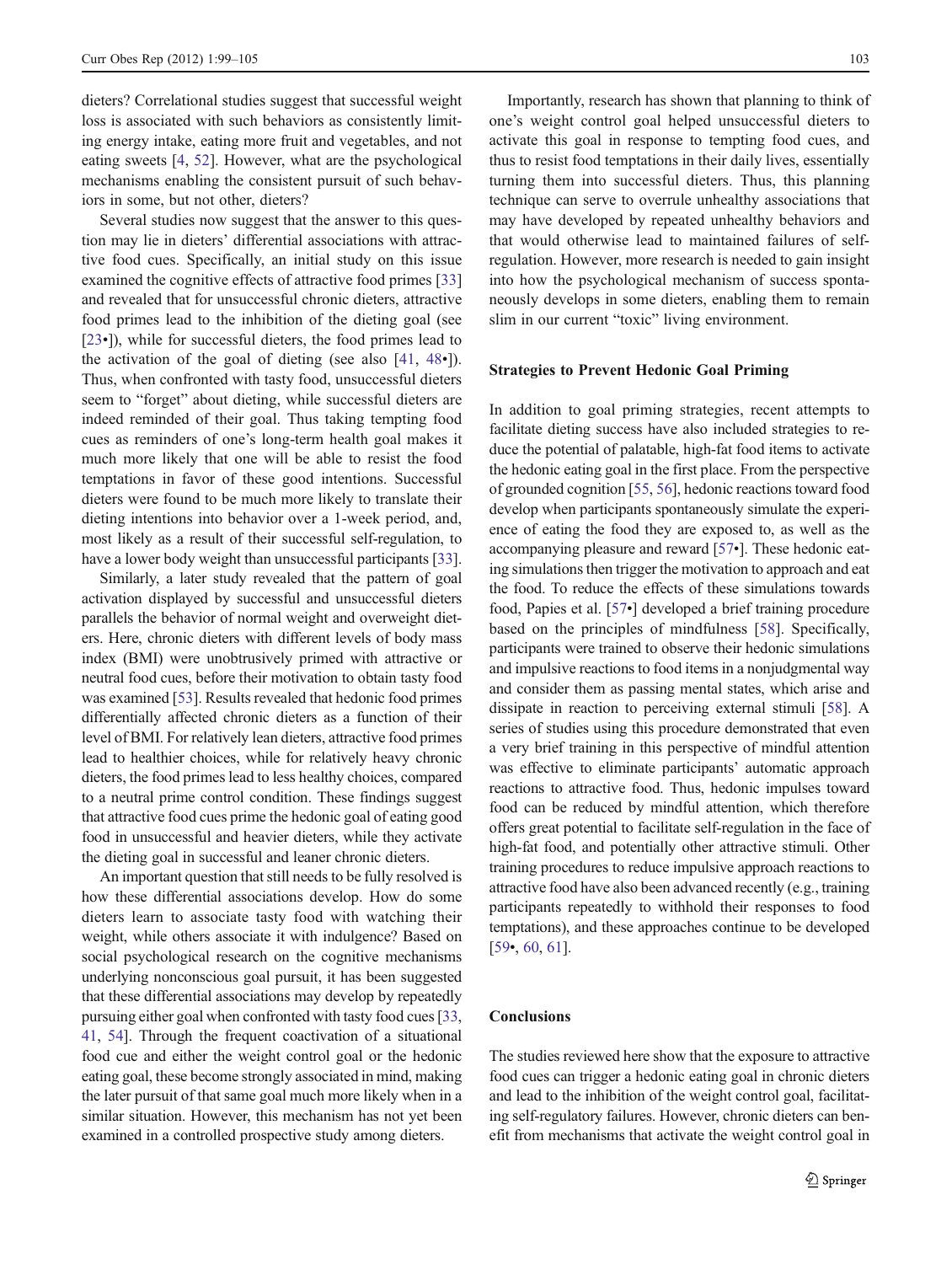<span id="page-5-0"></span>critical situations, such as diet goal primes provided by the environment or by individual plans, leading to healthier behavior. Thus, the goal priming perspective on chronic dieting provides a useful framework to understand dieting failures, as well as insights into how to use goal priming methods to facilitate more successful self-regulation with regard to eating behavior, which is highly relevant given our food-rich living environment and the current "obesity epidemic" [13].

These findings can inform the development of strategies to facilitate chronic dieters' health efforts (e.g., by thinking ahead and using implementation intentions to think of their dieting goal in tempting situations), or by devising personalized diet reminders for strategic places (e.g., the refrigerator, the cookie cupboard), to influence one's behavior when one is about to indulge in high-fat snacks (see also [19]). Keeping tempting snacks out of sight to prevent activation of the hedonic eating goal in the first place is likely to help [\[62](#page-6-0)]. In addition, applying techniques to reduce the appeal of palatable, highfat food stimuli (e.g., mindful attention [\[57](#page-6-0)•]) will make it easier to resist such stimuli even without relying on the activation of the dieting goal. However, given the current obesity epidemic, we may ultimately have to turn to environmental changes, too, to curb the abundance of high-calorie food in our living environment, and to make healthy alternatives available to all members of society, independent of their socioeconomic status and the neighborhood they live in [\[63](#page-6-0)–[66](#page-6-0)]. In addition to developing effective individual strategies for behavior change, such policy changes may be necessary to facilitate the successful regulation of eating behavior and thus to prevent further large-scale weight gain [11, 19, [65,](#page-6-0) [67\]](#page-6-0).

Disclosure Conflicts of interest: E.K. Papies: has received grant support from the NWO Netherlands Organization for Scientific Research (grant VENI-451-10-027).

Open Access This article is distributed under the terms of the Creative Commons Attribution License which permits any use, distribution, and reproduction in any medium, provided the original author(s) and the source are credited.

### References

Papers of particular interest, published recently, have been highlighted as:

#### • Of importance

- 1. Flegal KM, Carroll MD, Ogden CL, Curtin LR. Prevalence and trends in obesity among US adults, 1999–2008. JAMA. 2010;303  $(3):235-41.$
- 2. Wang Y, Beydoun MA, Liang L, Caballero B, Kumanyika SK. Will all americans become overweight or obese? Estimating the progression and cost of the us obesity epidemic. Obesity. 2008;16 (10):2323–30.
- 3. Weiss EC, Galuska DA, Khan LK, Serdula MK. Weight-control practices among U.S. Adults, 2001–2002. Am J Prev Med. 2006;31(1):18–24.
- 4. French SA, Jeffery RW, Murray D. Is dieting good for you?: Prevalence, duration and associated weight and behaviour changes for specific weight loss strategies over 4years in US adults. Int J Obes Relat Metab Disord. 1999;23(3):320–7.
- 5. Elfhag K, Rössner S. Who succeeds in maintaining weight loss? A conceptual review of factors associated with weight loss maintenance and weight regain. Obes Rev. 2005;6(1):67–85.
- 6. Mann T, Tomiyama AJ, Westling E, et al. Medicare's search for effective obesity treatments: diets are not the answer. Am Psychol. 2007;62(3):220–33.
- 7. Chernyak Y, Lowe MR. Motivations for dieting: drive for thinness is different from drive for objective thinness. J Abnorm Psychol. 2010;119(2):276–81.
- 8. Snoek HM, van Strien T, Janssens JMAM, Engels RCME. Restrained eating and BMI: A longitudinal study among adolescents. Heal Psychol. 2008;27(6):753–9.
- 9. Herman CP, Polivy J. Restrained eating. In: Stunkard AJ, editor. Obesity. Philadelphia: Saunders; 1980. p. 208–25.
- 10. Gorman BS, Allison DB. Measures of restrained eating. In: Allison DB, editor. Handbook of assessment methods for eating behaviors and weight related problems: measures, theory, and research. Thousand Oaks: Sage Publications, Inc; 1995. p. 149–84.
- 11. Hill JO, Peters JC. Environmental contributions to the obesity epidemic. Science. 1998;280(5368):1371–4.
- 12. Stroebe W. Dieting, overweight, and obesity: Self-regulation in a food-rich environment. Washington, DC: American Psychological Association; 2008.
- 13. Wadden TA, Brownell KD, Foster GD. Obesity: responding to the global epidemic. J Consult Clin Psychol. 2002;70(3):510–25.
- 14. Brunstrom JM, Yates HM, Witcomb GL. Dietary restraint and heightened reactivity to food. Physiol Behav. 2004;81(1):85–90.
- 15. Fedoroff IC, Polivy J, Herman CP. The effect of pre-exposure to food cues on the eating behavior of restrained and unrestrained eaters. Appetite. 1997;28(1):33–47.
- 16. Fedoroff IC, Polivy J, Herman CP. The specificity of restrained versus unrestrained eaters' responses to food cues: general desire to eat, or craving for the cued food? Appetite. 2003;41(1):7–13.
- 17. Harvey K, Kemps E, Tiggemann M. The nature of imagery processes underlying food cravings. Br J Heal Psychol. 2005;10:49–56.
- 18. Papies EK, Hamstra P. Goal priming and eating behavior: Enhancing self-regulation by environmental cues. Heal Psychol. 2010;29 (4):384–88. This is an inventive field experiment clearly demonstrating the effectiveness of subtle goal primes to enhance self-regulation.
- 19. Papies EK, Stroebe W. Dieting in a food-rich environment: Nonconscious mechanisms of failure and success. In Petersen S, Witte EH eds: Sozialpsychologie, Psychotherapie und Gesundheit [Social Psychology, Psychotherapy and Health]. Lengerich: Pabst Science.
- 20. Stroebe W, Papies EK, Aarts H. From homeostatic to hedonic theories of eating: self-regulatory failure in food-rich environments. Appl Psychol Health Well-Being. 2008;57:172–93.
- 21. Papies EK, Stroebe W, Aarts H. Understanding dieting: a social cognitive analysis of hedonic processes in self-regulation. Eur Rev Soc Psychol. 2008;19:339.
- 22. Stroebe W. Übergewicht als schicksal: die kognitive Steuerung des Eßverhaltens. Psychol Rundsch. 2002;53:14–22.
- 23. Stroebe W, Mensink W, Aarts H, Schut H, Kruglanski AW. Why dieters fail: Testing the goal conflict model of eating. J Exp Soc Psychol. 2008;44(1):26–36. This discusses social-cognitive studies on the basic conflict of chronic dieters between the goal weight control and the hedonic eating goal.
- 24. Shah JY, Friedman R, Kruglanski AW. Forgetting all else: On the antecedents and consequences of goal shielding. J Personal Soc Psychol. 2002;83(6):1261–80.